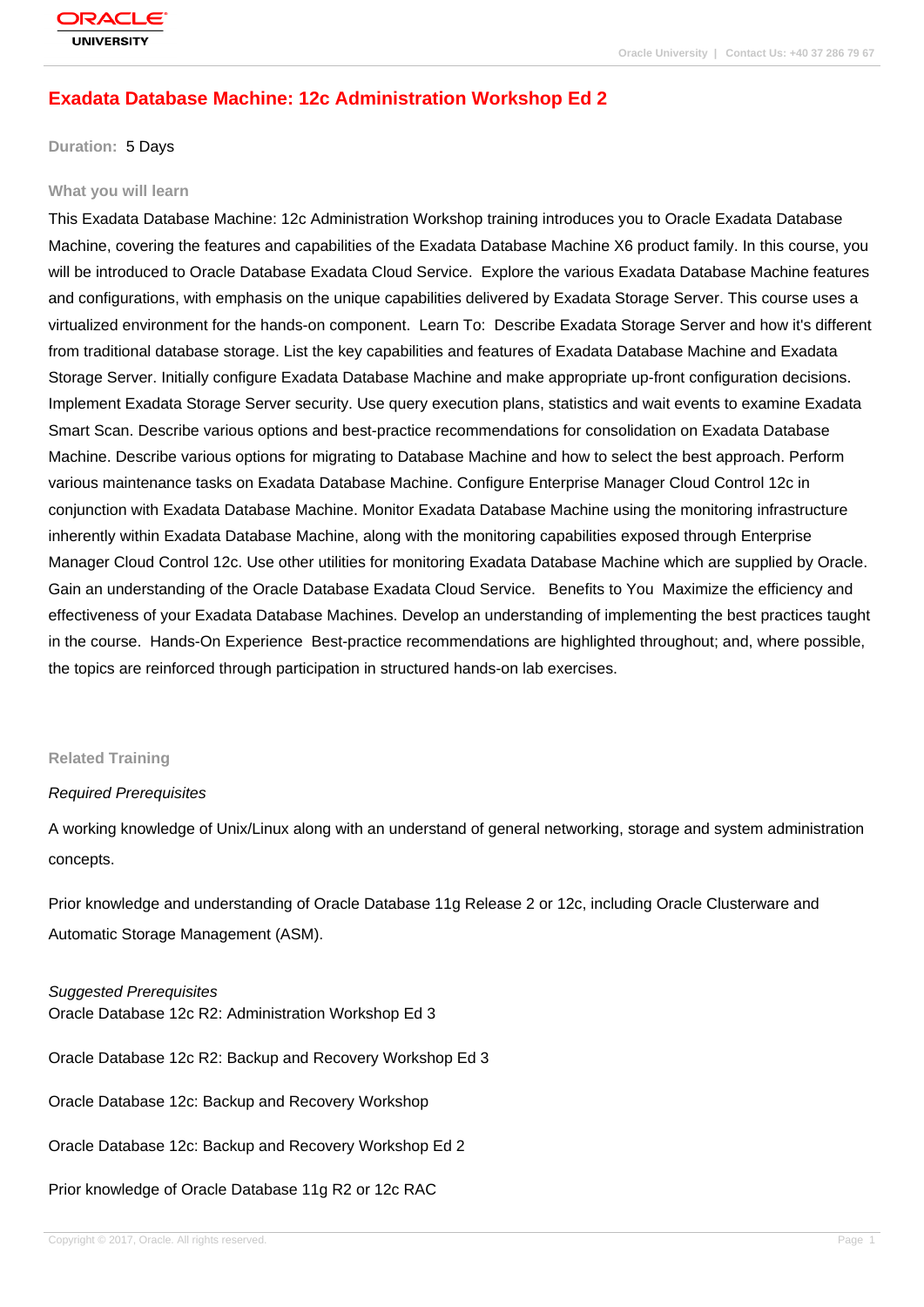UNIX and Linux Essentials Ed 1

UNIX and Linux Essentials Ed 2

**Course Objectives**

Describe the key capabilities of Exadata Database Machine

Identify the benefits of using Exadata Database Machine for different application classes

Describe the architecture of Exadata Database Machine and its integration with Oracle Database

Clusterware and ASM

Configure I/O Resource Management

Complete the initial configuration of Exadata Database Machine

Describe various recommended approaches for migrating to Exadata Database Machine

Gain an understanding of the Oracle Database Exadata Cloud Service

Monitor Exadata Database Machine health and optimize performance

**Course Topics**

**Introduction** Course Objectives Audience and Prerequisites Course Contents **Terminology** Additional Resources Introducing the Laboratory Environment

#### **Exadata Database Machine Overview**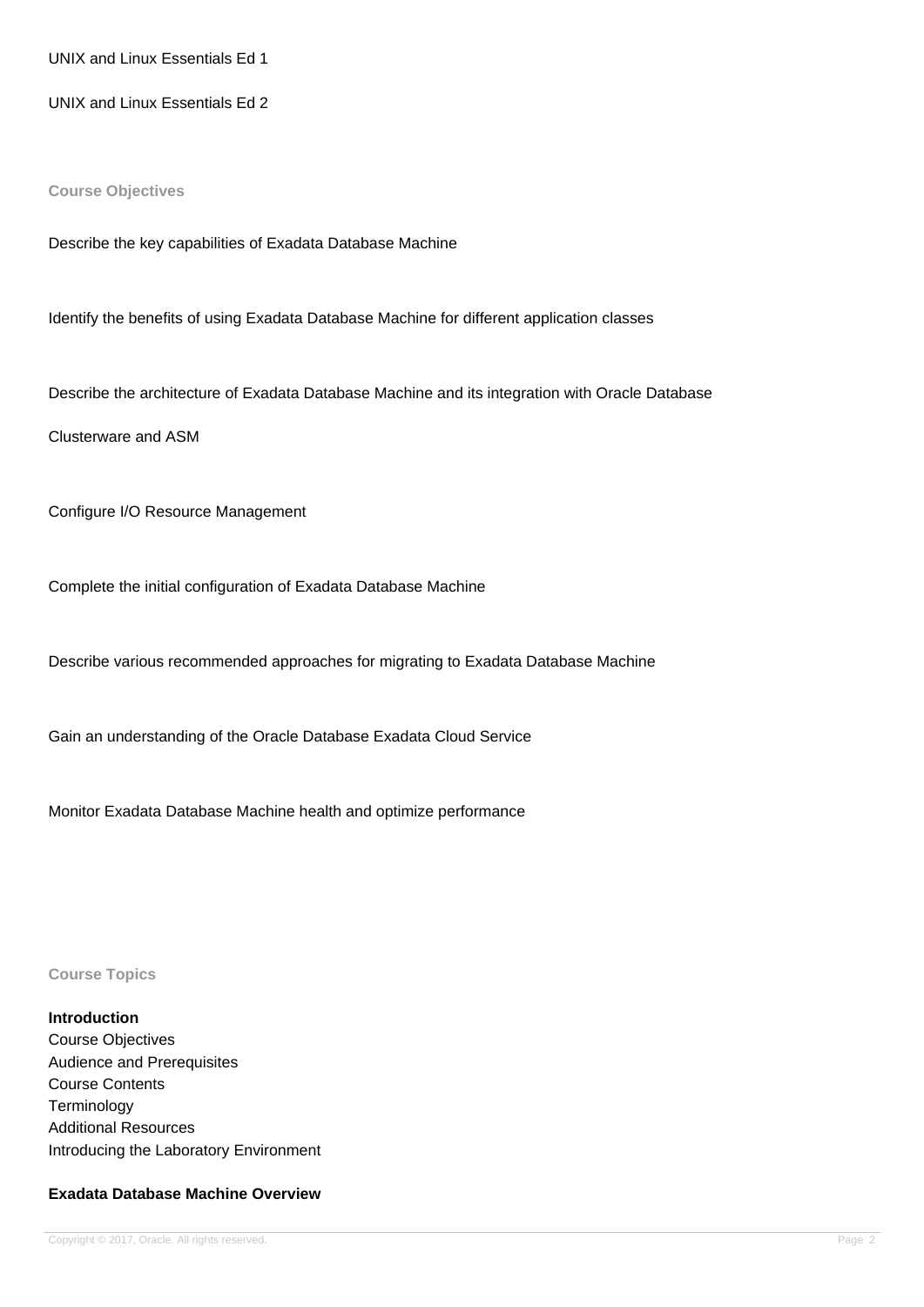Introducing Database Machine Introducing Exadata Storage Server Exadata Storage Server Architecture: Overview Exadata Storage Server Features: Overview Exadata Storage Expansion Racks InfiniBand Network Database Machine Support: Overview

## **Exadata Database Machine Architecture**

Database Machine Architecture: Overview Database Machine Network Architecture InfiniBand Network Architecture InfiniBand Network Topology Interconnecting Multiple Racks Database Machine Software Architecture: Overview Disk Storage Entities and Relationships

### **Key Capabilities of Exadata Database Machine**

Classic Database I/O and SQL Processing Model Exadata Smart Scan Model Exadata Smart Storage Capabilities Exadata Hybrid Columnar Compression Exadata Smart Flash Cache Exadata Storage Index Database File System I/O Resource Management

# **Exadata Database Machine Initial Configuration**

Database Machine Implementation: Overview Database Machine Site Preparation Using Oracle Exadata Deployment Assistant Choosing the Right Disk Redundancy Setting Configuring Oracle Exadata Database Machine The Result After Installation and Configuration Supported Additional Configuration Activities

### **Exadata Storage Server Configuration**

Exadata Storage Server Administration: Overview Testing Storage Server Performance Using CALIBRATE Configuring the Exadata Cell Server Software Starting and Stopping Exadata Cell Server Software Configuring Cell Disks and Grid Disks Configuring ASM and Database Instances to Access Exadata Cells Reconfiguring Exadata Storage Exadata Storage Security Implementation

### **I/O Resource Management**

I/O Resource Management Concepts IORM Architecture Getting Started with IORM Enabling Intradatabase Resource Management Setting Database I/O Utilization Limits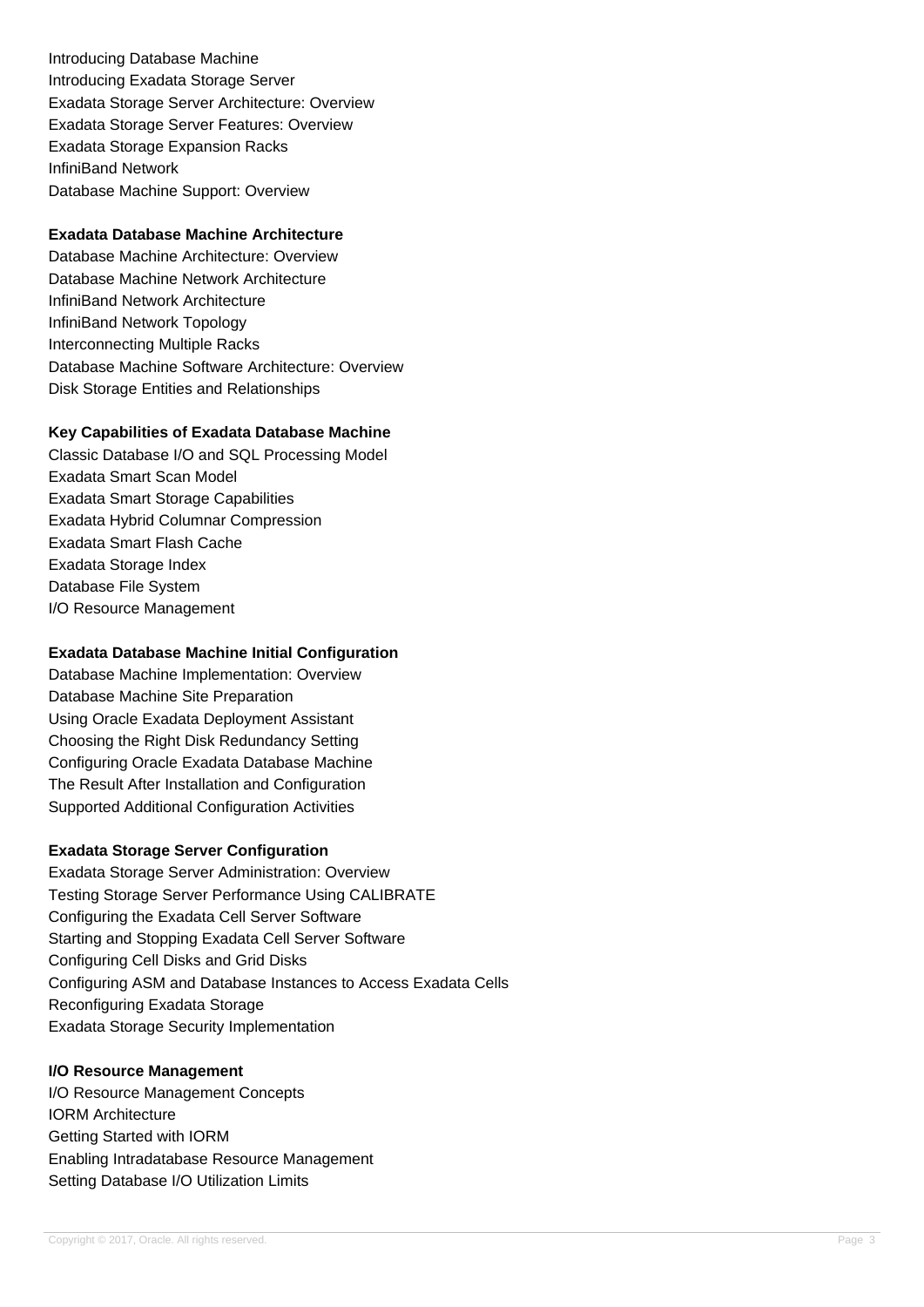Interdatabase Plans and Database Roles Using Database I/O Metrics IORM and Exadata Storage Server Flash Memory

### **Recommendations for Optimizing Database Performance**

Flash Memory Usage Influencing Caching Priorities Choosing the Flash Cache Mode Compression Usage Index Usage ASM Allocation Unit Size Minimum Extent Size Exadata Specific System Statistics

### **Using Smart Scan**

Exadata Smart Scan: Overview Smart Scan Requirements Monitoring Smart Scan in SQL Execution Plans Smart Scan Join Processing with Bloom Filters Other Situations Affecting Smart Scan Exadata Storage Server Statistics: Overview Exadata Storage Server Wait Events: Overview

### **Consolidation Options and Recommendation**

Consolidation: Overview Different Consolidation Types Recommended Storage Configuration for Consolidation Alternative Storage Configurations Cluster Configuration Options Isolating Management Roles Schema Consolidation Recommendations Maintenance Considerations

### **Migrating Databases to Exadata Database Machine**

Migration Best Practices: Overview Performing Capacity Planning Database Machine Migration Considerations Choosing the Right Migration Path Logical Migration Approaches Physical Migration Approaches Post-Migration Best Practices Migrating to Database Machine Using Transportable Tablespaces

### **Bulk Data Loading using Oracle DBFS**

Bulk Data Loading Using Oracle DBFS: Overview Preparing the Data Files Staging the Data Files Configuring the Staging Area Configuring the Target Database Loading the Target Database

# **Exadata Database Machine Platform Monitoring Introduction**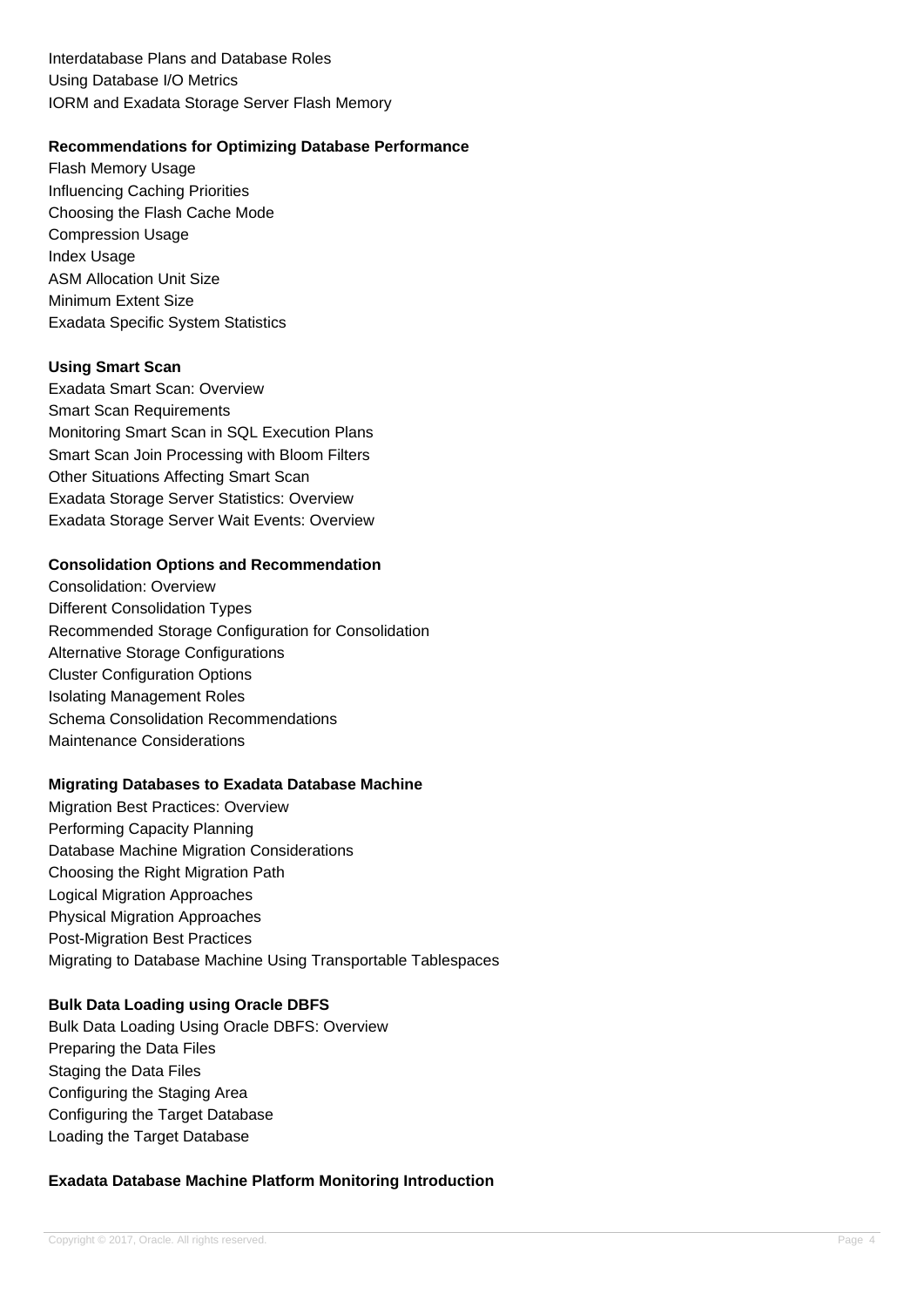Monitoring Technologies and Standards Simple Network Management Protocol (SNMP) Intelligent Platform Management Interface (IPMI) Integrated Lights Out Manager (ILOM) Exadata Storage Server Metrics, Thresholds, and Alerts Automatic Diagnostic Repository (ADR) Enterprise Manager Cloud Control 12c Enterprise Manager Database Control

# **Configuring Enterprise Manager Cloud Control 12c to Monitor Exadata Database Machine**

Enterprise Manager Cloud Control 12c Architecture: Overview Cloud Control Monitoring Architecture for Exadata Database Machine Configuring Cloud Control to Monitor Exadata Database Machine Pre-discovery Configuration and Verification Deploying the Oracle Management Agent Discovering Exadata Database Machine Discovering Additional Targets Post-discovery Configuration and Verification

## **Monitoring Exadata Storage Servers**

Exadata Metrics and Alerts Architecture Monitoring Exadata Storage Server with Metrics and Alerts Isolating Faults with Monitoring Exadata Storage Server with Enterprise Manager: Overview Monitoring Hardware Failure and Sensor State Monitoring Exadata Storage Server Availability Comparing Metrics Across Multiple Storage Servers

### **Monitoring Exadata Database Machine Database Servers**

Monitoring Database Servers: Overview Monitoring Hardware Monitoring the Operating System Monitoring Oracle Grid Infrastructure Monitoring Oracle Database Monitoring Oracle Management Agent Database Monitoring with Enterprise Manager Cloud Control 12c

### **Monitoring the InfiniBand Network**

InfiniBand Network Monitoring: Overview InfiniBand Network Monitoring with Monitoring the InfiniBand Switches Monitoring the InfiniBand Switch Ports Monitoring the InfiniBand Ports Monitoring the InfiniBand Fabric: Monitoring the InfiniBand Fabric:

# **Monitoring Other Exadata Database Machine Components**

Monitoring the Cisco Ethernet Switch Monitoring the Sun Power Distribution Units Monitoring the KVM Switch

# **Other Useful Monitoring Tools**